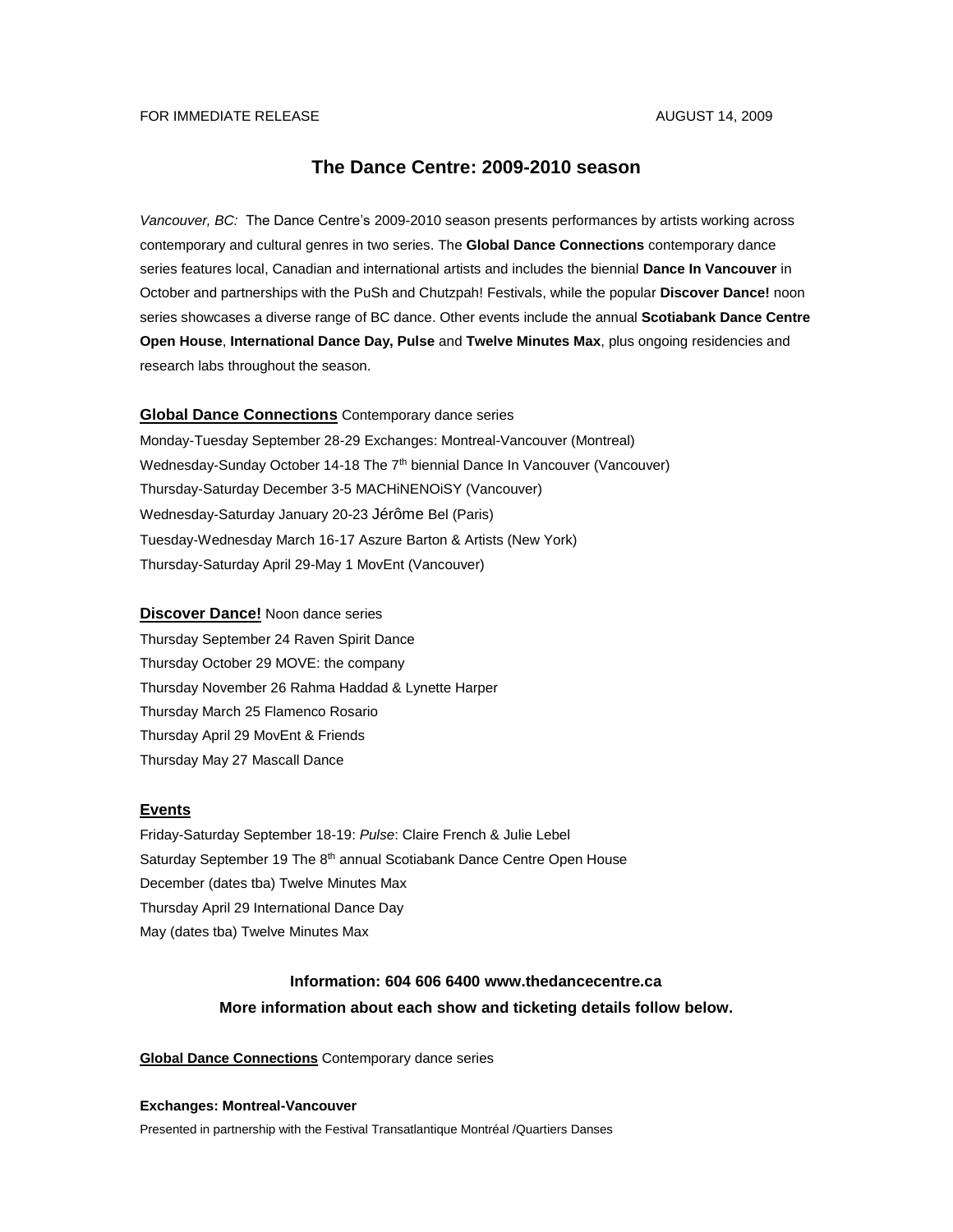## **Monday-Tuesday September 28-29, 8pm at Scotiabank Dance Centre**

# **Alyson Wishnousky** + **Jean-Sébastien Lourdais**/La Compagnie Défaut de Fabrication (Montreal) Vancouver premieres

Two fast-rising young choreographers from Quebec kick off a two-year exchange project between The Dance Centre and the Festival Transatlantique Montréal/*Quartiers Danses*. Alyson Wishnousky's vividly theatrical work reveals a dark tenderness: her solo *Pop! Bang!* delves into egocentric tendencies, personal revelations and the transient nature of a lifespan. *Apparently Perverse*, a collaboration with photographer/videographer Nikol Mikus, observes stereotyped personalities ranging from the girl next door, social outcasts, criminals and lost souls to revolutionaries, dictators, politicians and pop stars. French-born choreographer Jean-Sébastien Lourdais has emerged as a wildly original voice on the Montreal dance scene. *Controle-consommation* is a clever and unsettling solo inspired by the dehumanizing effect of excessive consumption, and comes to Vancouver fresh from the prestigious Rencontres Chorégraphiques Internationales de Seine-Saint-Denis in Paris.

### **The 7th biennial Dance In Vancouver**

## **Wednesday-Sunday October 14-18 at Scotiabank Dance Centre**

Dance In Vancouver celebrates the energy and originality of the city's contemporary dance scene, showcasing excerpts of recent works by some of British Columbia's most exciting companies. **Program One Wednesday October 14, 7pm and Saturday October 17, 9pm**

# **MovEnt + the plastic orchid factory + Rob Kitsos & Dancers**

MovEnt's *SURGE* is about power, both personal and physical. Three dancers devour Day Helesic's fullthrottle, high velocity choreography, to Gordon Cobb's propulsive industrial score, in a riveting tribute to strength and endurance. In the plastic orchid factory's *endORPHIN*. James Gnam's intricate choreography for three dancers seamlessly meshes the clean lines of ballet with contemporary movement, sound and design to frame the beauty and stoicism inherent in contemporary dysfunction. Rob Kitsos & Dancers performs *WAKE*, an ensemble work examining the perspectives of individuals living in an urban environment.

# **Program Two Wednesday October 14, 9pm and Saturday October 17, 7pm Animals of Distinction + The 605 Collective**

Dana Gingras has earned a dazzling international reputation as part of The Holy Body Tattoo and now with her solo project Animals of Distinction. Two duets from *Smash Up* combine dance with cutting edge multimedia: *Chain Reaction* sets the movements of Gingras and Sarah Doucet against the motion of animated projections, while *Double Bubble* - a new duet for Susan Elliott and Shay Kuebler - spirals into a double dare that runs wildly out of control. Gingras will also show an excerpt from a new piece being created specially for the 605 Collective which exploits the supreme versatility of the five dancers in a work packed with athletic movement and radical shifts in dynamics.

# **Program Three Thursday October 15, 7pm and Friday October 16, 9pm Sara Coffin + MOVE: the company + MACHiNENOiSY**

Award-winning young choreographer Sara Coffin's new duet *Dropped Signal* explores our need for togetherness, both real and virtual. Josh Beamish's MOVE: the company returns from sensationally successful tours around North America with *Sold Doubt*, a fast-flowing and inventive response to the Vitamin String Quartet's reinterpretations of the music of No Doubt. The myth of the mermaid inspires *He was swimming the other way*, a multilayered quartet created by MACHiNENOiSY's Delia Brett which moves in sad and sensual waves through the absurd, the tragic and the playful.

 $\mathfrak{D}$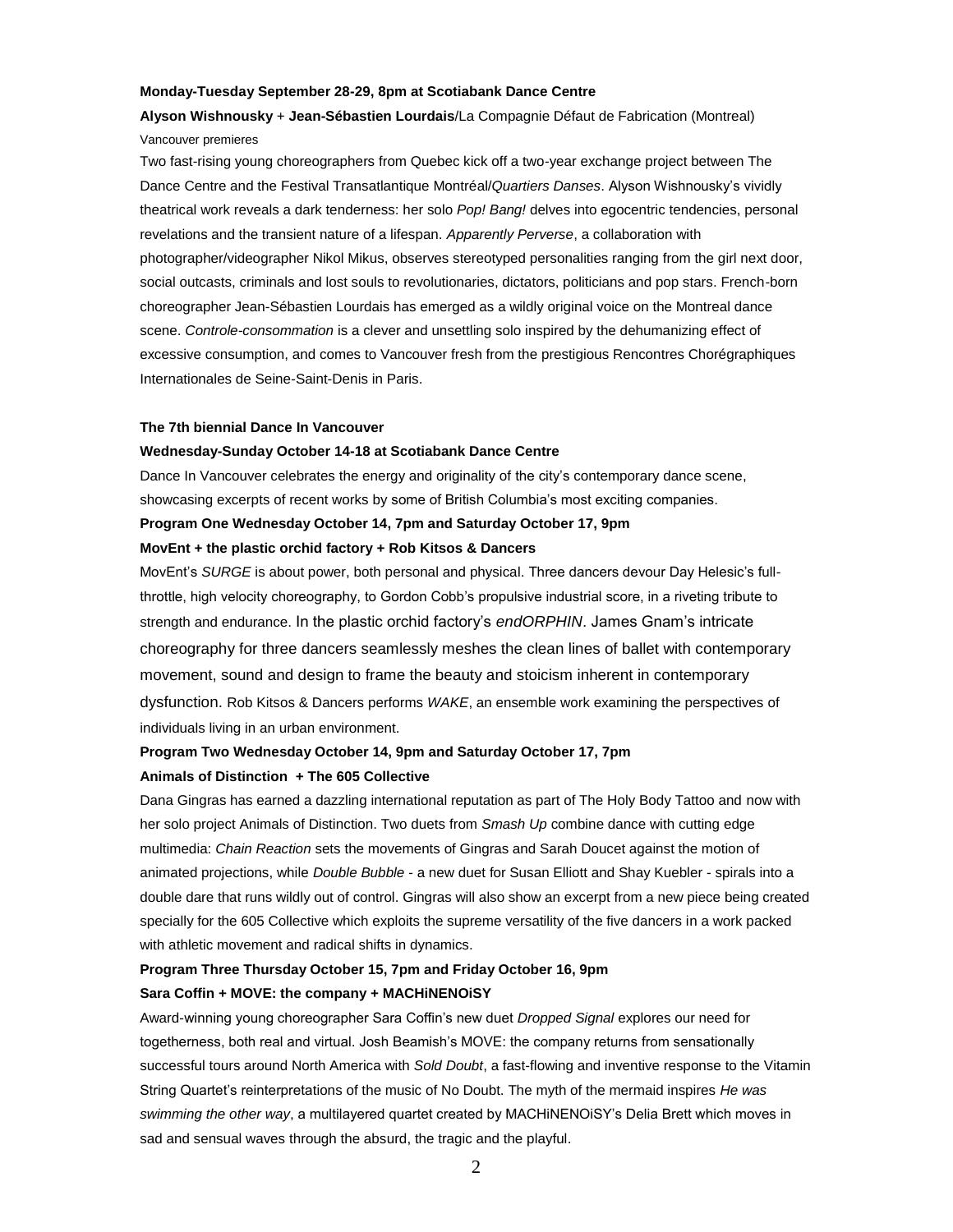# **Program Four Thursday October 15, 9pm and Friday October 16, 7pm**

# **Co. ERASGA + Kinesis Dance**

Alvin Erasga Tolentino's *PARADIS/Paradise* is an intercontinental collaboration with French composer Emmanuel de St Aubin, who accompanies Tolentino's magnetic solo performance live. Raw, bold and surprising palates of sounds, imagery and movement construct an electrifying abstract meditation on the concept of paradise. In Kinesis Dance's *BOX4*, a quartet of dancers powers through a work of extreme tension in a mysteriously confined space. Choreographer Paraskevas Terezakis pushes his meaty, dense vocabulary to new limits, asking how we can find individual space and freedom in a rapidly shrinking world.

# **Program Five Sunday October 18 at 7pm**

# **Karen Jamieson Dance**

Karen Jamieson's groundbreaking dance works employ a mythic, poetic language to explore the tension between form and energy. *Agon: Collected Works* presents a reworking of the classic *Solo From Chaos* (1982), the devastating duet *Man Within* (1989) and new work *Agon* (2008).

# **MACHiNENOiSY (Vancouver):** *The Open Spaces Project*

Co-presented with MACHiNENOiSY through The Dance Centre's Artist-in-Residence program World premiere

# **Thursday-Saturday December 3-5, 8pm at Scotiabank Dance Centre**

An ambitious and exciting new work for a cast of six men, *The Open Spaces Project* is an international collaboration between MACHiNENOiSY Co-Artistic Director Daelik, Berlin-based Australian performance artist Paul Gazzola and Calgary-based sound and new media artist Adam Tindale. The piece investigates the influence of space on identity, the relationship between architecture and gender, and constructs of masculinity, drawing on themes ranging from the cowboy as a masculine icon to the colonization of remote landscapes. Weaving innovative choreography, sophisticated video manipulation and sound together, *The Open Spaces Project* presents a multilayered essay on people and space.

# **Jérôme Bel (Paris):** *The Show Must Go On*

Co-presented with the PuSh International Performing Arts Festival and the SFU Woodward's Inaugural Program Vancouver premiere

# **Wednesday-Saturday January 20-23, 8pm at the Fei and Milton Wong Experimental Theatre, Simon Fraser University at Woodward's**

A cult figure on the international dance scene, Jérôme Bel's ironic, anti-theatrical productions question the nature of dance, and blur the dividing line between spectator and spectacle. *The Show Must Go On* is regarded as his signature work and has delighted and outraged audiences around Europe and North America. The cast is a charmingly wayward group of 20 local individuals, accompanied by a DJ with a collection of classic pop hits by David Bowie, George Michael, the Police, Queen and more. This subversively witty, playful look at how we act, react and interact is the opening performance of the 2010 PuSh Festival, and the Inaugural Preview of the new Fei and Milton Wong Experimental Theatre at SFU Woodward's.

## **Aszure Barton & Artists (New York)**

Co-presented with the Chutzpah! Festival

# **Tuesday-Wednesday March 16-17, 7pm at the Norman Rothstein Theatre**

Known for riotously complex dance works that are at once vulnerable, feisty and witty, Canadian-born Aszure Barton is one of the world's hottest contemporary choreographers. She founded Aszure Barton &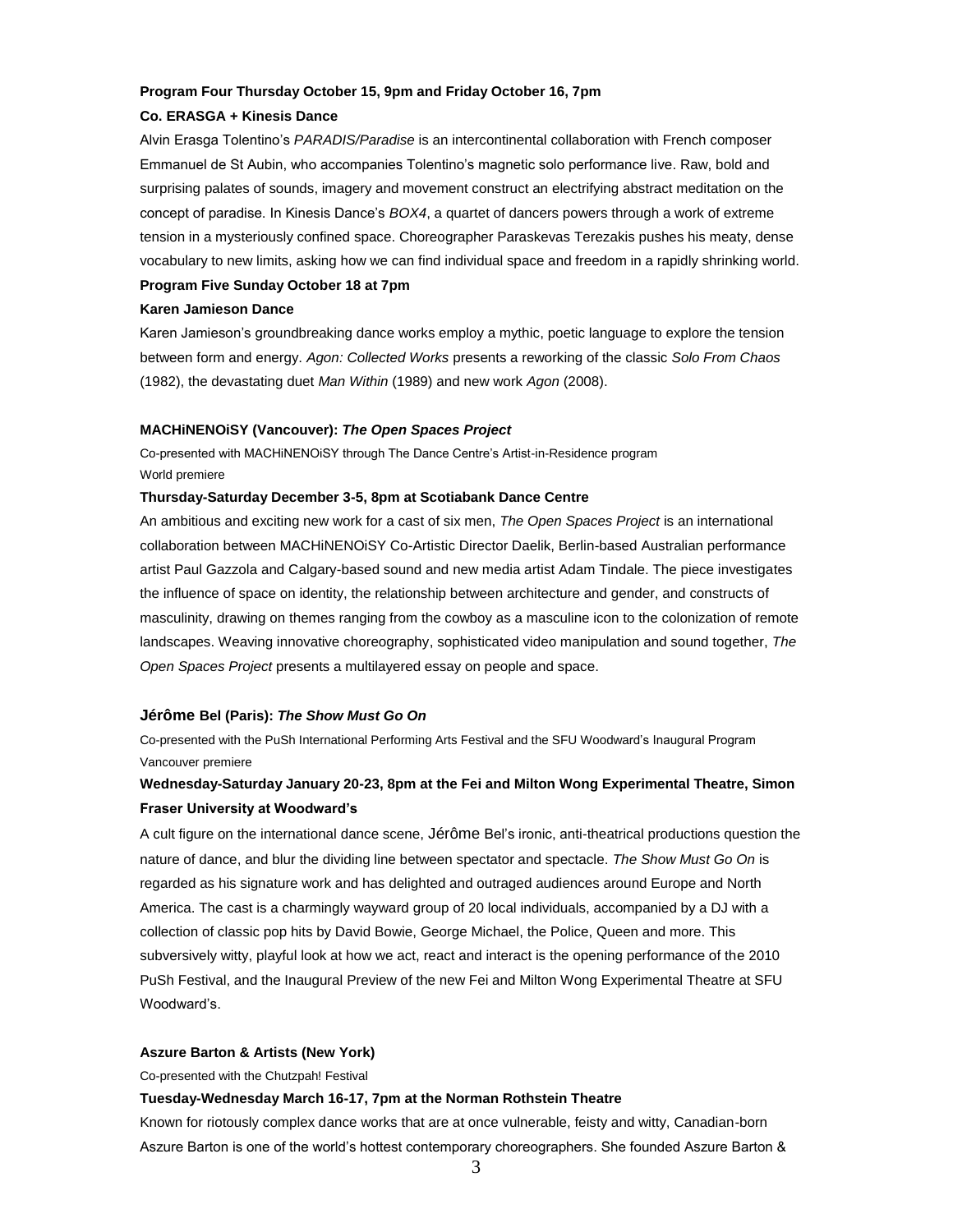Artists in 2002 and has performed and created all over the globe: this season she has been commissioned by both American Ballet Theatre and the National Ballet of Canada. Barton is currently Artist-In-Residence at the Baryshnikov Arts Center in New York, where she has created work for (and performs with) Baryshnikov's new company Hell's Kitchen Dance. Barton brings her company of nine superlative dancers to Vancouver for a glorious evening of works from her repertoire.

#### **MovEnt (Vancouver):** *Around the Block*

Co-presented with MovEnt through The Dance Centre's Artist-in-Residence program Vancouver premiere

# **Thursday-Saturday April 29-May 1, 8pm at Scotiabank Dance Centre**

Inspired by New York, Day Helesic's *Around the Block* is a full-length dance work reflecting the energy of the city and the people who live there. A physical essay of boldness and intensity, four dancers travel the streets of Manhattan in a desire to find connection within the chaos. With an original score by Marc Stewart, lighting by Rob Sondergaard and striking film by Aren Hansen and Reva Quam, *Around the Block* is a work of physical devotion and harnessed energy.

**Global Dance Connections tickets** \$26/\$18 students & seniors (except Exchanges, \$20/\$16, and Jerome Bel, \$30/\$24) available from Tickets Tonight 604.684.2787 (service charges apply) and online at www.ticketstonight.ca from August 14. Aszure Barton & Artists tickets available after October 1 from 604.257.5145 www.chutzpahfestival.com and www.ticketstonight.ca. Subscription packages and group rates available from 604.606.6420 tickets@thedancecentre.ca.

# **Discover Dance!** noon dance series

The popular noon series offers informative and inspiring shows by BC-based dance companies which combine performance, question-and-answer sessions with the artists, and sometimes even audience participation.

#### **Raven Spirit Dance Thursday September 24, 12 noon**

Raven Spirit Dance's distinctive brand of contemporary dance is rooted in an Aboriginal worldview, and asks questions about identity in works full of layered meaning and spiritual resonance. *Gathering Light* is Artistic Director Michelle Olson's latest work, an evocative piece for five dancers which explores the journey from seed to flower, and the desire of the flower – and the human spirit - for colour and light. Presented through The Dance Centre's Artist-in-Residence program.

# **MOVE: the company Thursday October 29, 12 noon**

Josh Beamish's dynamic young company, formed four years ago when he was just 17, has taken Vancouver – and North America – by storm with its audacious blend of contemporary and jazz dance, and astonishingly prolific output. *Sold Doubt* is inspired by vibrant strings covers of the music of iconic band No Doubt, an ensemble work for seven dancers which fuses high-octane movement and an acutely modern sensibility.

# **Rahma Haddad & Lynette Harper Thursday November 26, 12 noon**

Rahma Haddad and Lynette Harper are renowned as two of BC's most outstanding Middle Eastern dance exponents, and make a welcome return to the Discover Dance! series to present *Bekaa Valley Girls: A Lebanese Saga*. Performing a vivid array of dances bursting with sensuality, expressiveness and joyful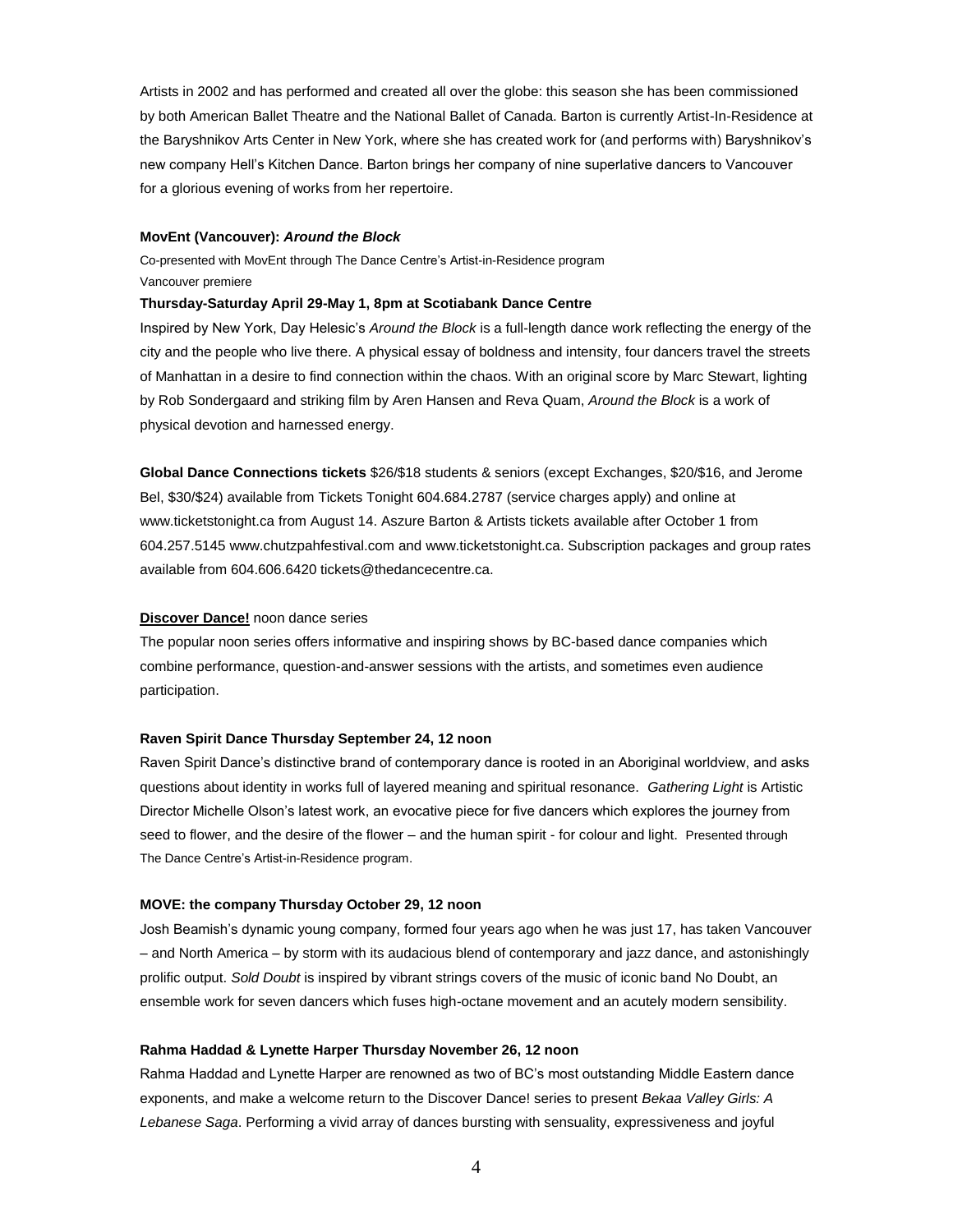grace, Haddad and Harper explore their shared Lebanese roots and their Arab-Canadian identities, providing a personal and cultural context for experiencing contemporary genres of Arab dance.

# **Flamenco Rosario Thursday March 25, 12 noon**

The brilliant footwork and breathtaking virtuosity of flamenco come to life in this exhilarating performance by Flamenco Rosario. Led by celebrated Artistic Director Rosario Ancer and Musical Director Victor Kolstee, company dancers and graduating students of the Flamenco Rosario professional training program perform a special edition of the popular *Cuadro Flamenco* series, featuring traditional flamenco with live music and singing.

# **MovEnt & Friends Thursday April 29, 12 noon**

Well known for bold and kinetic dance creations as well as the hit series Dances for a Small Stage, MovEnt's work discovers a driving, contemporary approach to movement. Co Artistic Producer Day Helesic's choreography combines thrilling technical virtuosity and abandoned physicality. For this mixed program MovEnt is joined by special guests for a presentation of short works, including an excerpt from Helesic's ode to New York, *Around the Block*.

Presented in celebration of International Dance Day

#### **Mascall Dance Thursday May 27, 12 noon**

Choreographed by Jennifer Mascall, *Homewerk* investigates stories of home and belonging through highenergy dance, rhythmic music and inventive props. Concepts of shelter, comfort and acceptance are split open by four superb dancers in this delightful but thought-provoking performance about how people live throughout the world.

**Discover Dance! Tickets** \$10/\$7 students, seniors and children from Tickets Tonight 604.684.2787 (service charges apply) and online at www.ticketstonight.ca. Subscription packages and group discounts available from 604.606.6420 tickets@thedancecentre.ca.

#### **Events**

# **8th Annual Scotiabank Dance Centre Open House Saturday September 19 at Scotiabank Dance Centre**

A day of free open classes, workshops and studio showings celebrating Canada's flagship dance facility. Events include an open rehearsal with Aeriosa Dance, LINK Dance's Breakfast Dances, class with Mandala Arts and Culture, a screening of films from the Festival Transatlantique Montréal/Quartiers Danses (part of the Montreal-Vancouver Exchanges project), and more. Full schedule to be announced. Presented with the support of Scotiabank

# **Pulse: Claire French and Julie Lebel (Vancouver)**

# **Friday-Saturday September 18-19, 8pm at Scotiabank Dance Centre**

Claire French and Julie Lebel present a mixed program of contrasting solos for the seventh edition of Pulse. French's Inside Outside In is a poetic solo that explores the link between thinking and doing, while Outside Out takes an updated look at the leading ladies of the Hollywood musicals era. Julie Lebel's Field Notes was created through walks on Côte-Nord in her home province, Quebec. Dance, music and video stimulate the senses to challenge the distinction between body and environment in the places where we belong.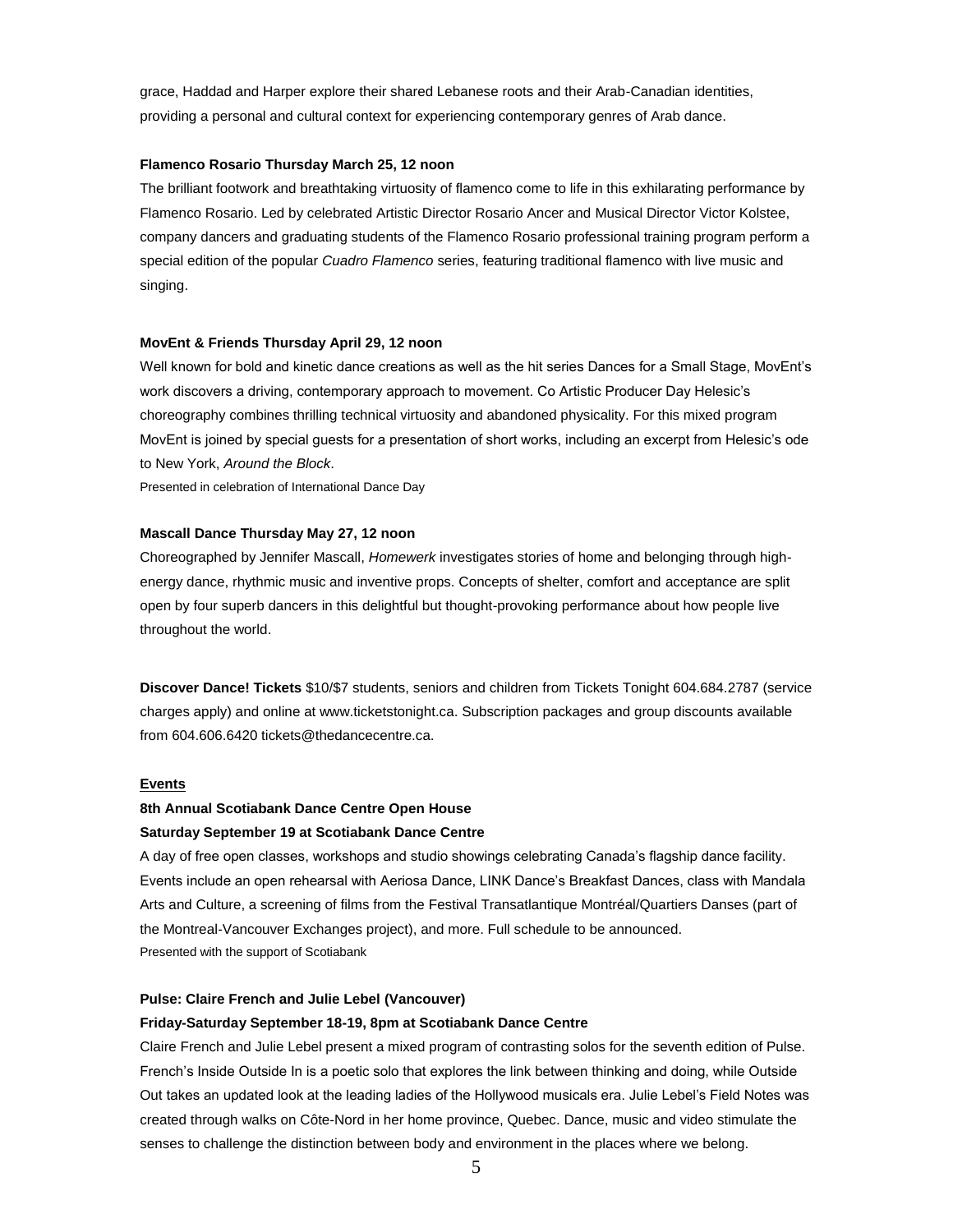Tickets \$20/\$15 students, seniors and Dance Centre members from 604.684.2787 www.ticketstonight.ca Pulse is an assisted presentation program of The Dance Centre.

# **International Dance Day Thursday April 29**

A series of events celebrating the art of dance for International Dance Day, which was instituted by UNESCO in 1982. Full program to be announced.

## **Twelve Minutes Max**

#### **December and May (dates tba) at the Firehall Arts Centre**

Now in its fourteenth year, Twelve Minutes Max showcases the latest in interdisciplinary live performance with a selection of eclectic works lasting twelve minutes or less. Program and artist details will be announced closer to the performance dates.

Tickets \$12 from 604.689.0926 www.firehallartscentre.ca Co-hosted with the Firehall Arts Centre

## **Residencies and Labs**

Informal studio presentations and discussions coming out of The Dance Centre's research and development programs will take place throughout the season – dates and times to be announced:

The **Artist-in-Residence** program provides support and fully subsidized studio space at Scotiabank Dance Centre to assist dance professionals in the development of new works, with activities ranging from creation and teaching to public events such as studio showings, discussions and performances. The 2009-2010 Artists-in-Residence are: **Josh Beamish** (MOVE: the company)

**Sara Coffin Daelik** (MACHiNENOiSY) **Susan Elliott** (Anatomica) and Tanya Marquardt (Proximity Arts) **Noam Gagnon** (Co. Vision Selective) **Laura Hicks**

The **DanceLab** interdisciplinary research program supports collaboration between choreographers and artists working in other disciplines, providing fully subsidized studio space for research into how cross-art form collaboration can enhance artistic growth and the development of new work. At the end of the Lab the artists open up the process to the public with an informal free studio presentation. The 2009-2010 DanceLab choreographers and collaborators are:

**Delia Brett** with Tamara Unroe (puppets), Jordan Bent (animation and projections) and Chris Kelly (music) Justine Chambers with Joshua Hite (open source software and digital video installation) **Alison Denham** with Itai Erdal (lighting design) and Billy Marchenski (acting/performance) **Nicole Mion** with Evann Siebens (new media)

**Starr Muranko** with Rahul Bader (music), Monica Mustelier and Denise Lonewalker (dramaturgy and maskwork), Yvonne Chartrand (costume consultant), Margaret Grenier (regalia and storyline) **Lee Su-Feh** with Tannis Hugill (dance movement therapy)

## **Choreographic Labs**